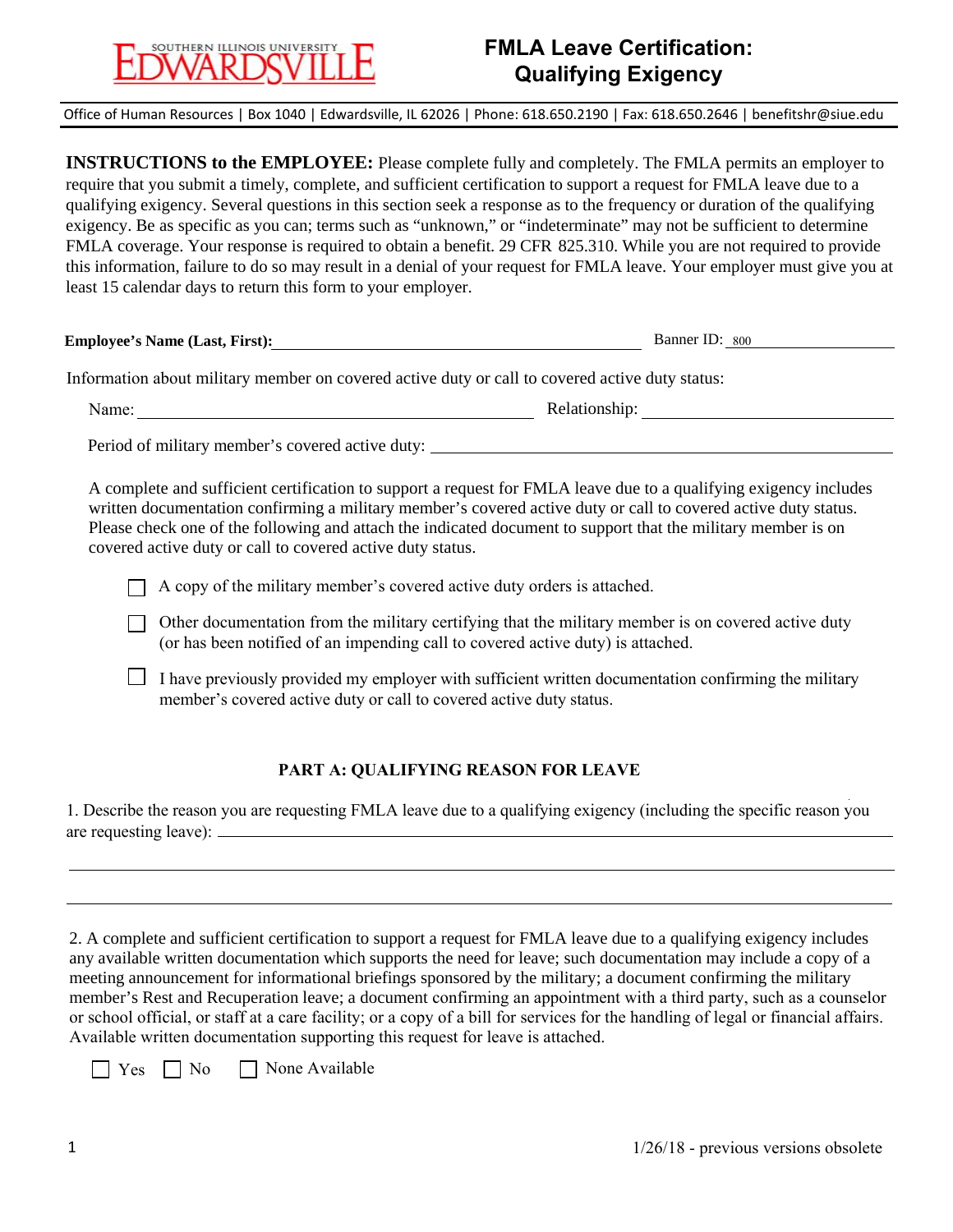### **PART B: AMOUNT OF LEAVE NEEDED**

| 2. Will you need to be absent from work for a single continuous period of time due to the qualifying exigency?<br>$\Box$ Yes $\Box$ No<br>If so, estimate the beginning and ending dates for the period of absence:                                                                                                                                                                                                                                                                                                                                                                                                                                                                                                                                                                                                                                                                              |  |  |
|--------------------------------------------------------------------------------------------------------------------------------------------------------------------------------------------------------------------------------------------------------------------------------------------------------------------------------------------------------------------------------------------------------------------------------------------------------------------------------------------------------------------------------------------------------------------------------------------------------------------------------------------------------------------------------------------------------------------------------------------------------------------------------------------------------------------------------------------------------------------------------------------------|--|--|
| 3. Will you need to be absent from work periodically to address this qualifying exigency?                                                                                                                                                                                                                                                                                                                                                                                                                                                                                                                                                                                                                                                                                                                                                                                                        |  |  |
| $\Box$ Yes $\Box$ No                                                                                                                                                                                                                                                                                                                                                                                                                                                                                                                                                                                                                                                                                                                                                                                                                                                                             |  |  |
| Estimate schedule of leave, including the dates of any scheduled meetings or appointments:                                                                                                                                                                                                                                                                                                                                                                                                                                                                                                                                                                                                                                                                                                                                                                                                       |  |  |
|                                                                                                                                                                                                                                                                                                                                                                                                                                                                                                                                                                                                                                                                                                                                                                                                                                                                                                  |  |  |
| 4. Estimate the frequency and duration of each appointment, meeting, or leave event, including any travel time (i.e., 1<br>deployment-related meeting every month lasting 4 hours):                                                                                                                                                                                                                                                                                                                                                                                                                                                                                                                                                                                                                                                                                                              |  |  |
| Frequency: ______ times per ______ week(s) _____ month(s)                                                                                                                                                                                                                                                                                                                                                                                                                                                                                                                                                                                                                                                                                                                                                                                                                                        |  |  |
| Duration: $\frac{1}{\sqrt{2\pi}}$ hours or $\frac{1}{\sqrt{2\pi}}$ day(s) per event                                                                                                                                                                                                                                                                                                                                                                                                                                                                                                                                                                                                                                                                                                                                                                                                              |  |  |
| PART C:                                                                                                                                                                                                                                                                                                                                                                                                                                                                                                                                                                                                                                                                                                                                                                                                                                                                                          |  |  |
| If leave is requested to meet with a third party (such as to arrange for childcare or parental care, to attend counseling,<br>to attend meetings with school, childcare or parental care providers, to make financial or legal arrangements, to act<br>as the military member's representative before a federal, state, or local agency for purposes of obtaining, arranging<br>or appealing military service benefits, or to attend any event sponsored by the military or military service<br>organizations), a complete and sufficient certification includes the name, address, and appropriate contact<br>information of the individual or entity with whom you are meeting (i.e., either the telephone or fax number or email<br>address of the individual or entity). This information may be used by your employer to verify that the information<br>contained on this form is accurate. |  |  |
| Organization: Title: Title: Title: Title: Title: Title: Title: Title: Title: Title: Title: Title: Title: Title: Title: Title: Title: Title: Title: Title: Title: Title: Title: Title: Title: Title: Title: Title: Title: Title                                                                                                                                                                                                                                                                                                                                                                                                                                                                                                                                                                                                                                                                   |  |  |
|                                                                                                                                                                                                                                                                                                                                                                                                                                                                                                                                                                                                                                                                                                                                                                                                                                                                                                  |  |  |
|                                                                                                                                                                                                                                                                                                                                                                                                                                                                                                                                                                                                                                                                                                                                                                                                                                                                                                  |  |  |
|                                                                                                                                                                                                                                                                                                                                                                                                                                                                                                                                                                                                                                                                                                                                                                                                                                                                                                  |  |  |
|                                                                                                                                                                                                                                                                                                                                                                                                                                                                                                                                                                                                                                                                                                                                                                                                                                                                                                  |  |  |
|                                                                                                                                                                                                                                                                                                                                                                                                                                                                                                                                                                                                                                                                                                                                                                                                                                                                                                  |  |  |
|                                                                                                                                                                                                                                                                                                                                                                                                                                                                                                                                                                                                                                                                                                                                                                                                                                                                                                  |  |  |

 $\ddot{\phantom{a}}$